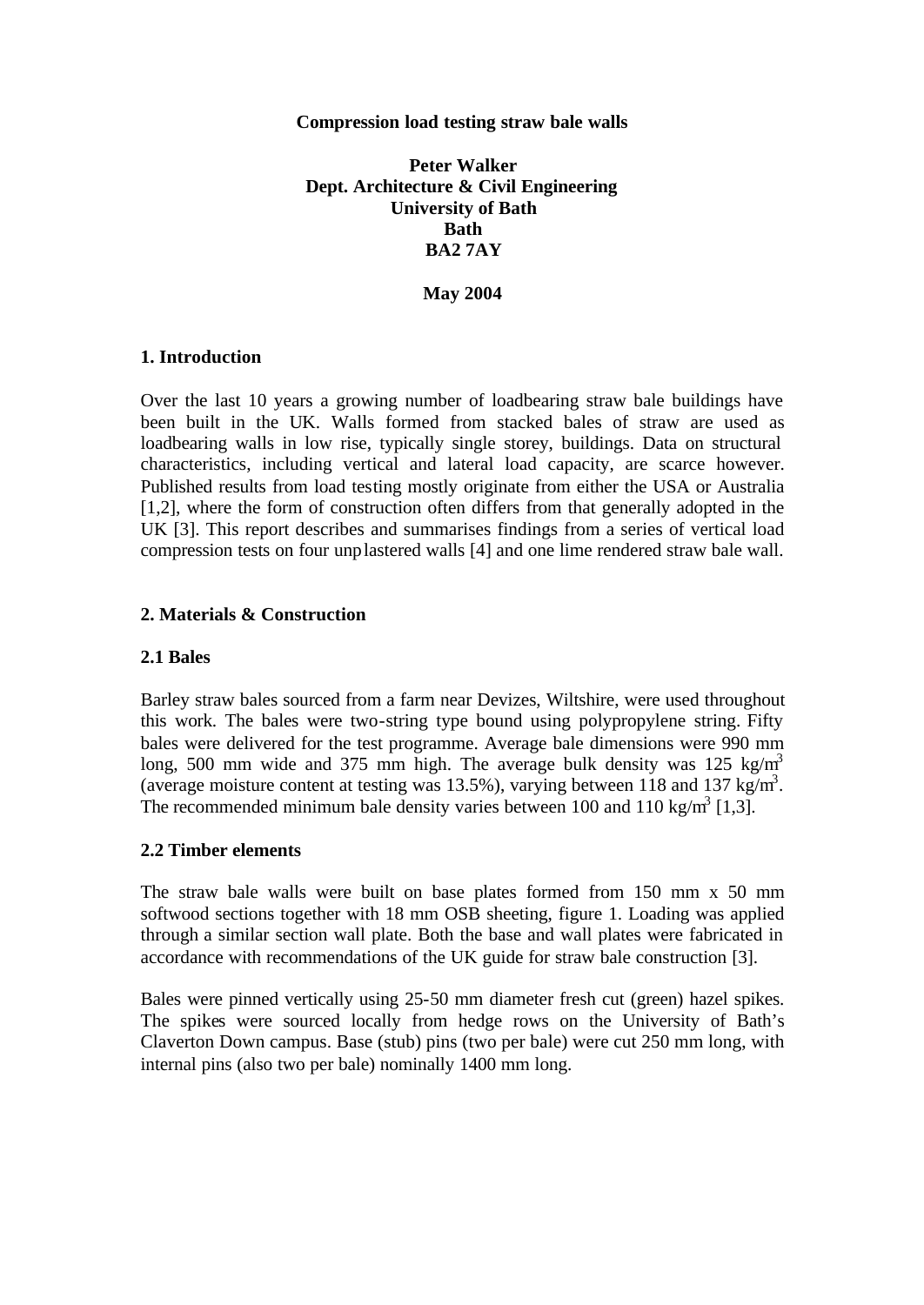

Figure 1 Wall construction

# **2.3 Lime rende r**

In one test hydraulic lime render was applied to both 990 mm wide faces of the wall. The lime render was a 1:3 (lime:coarse building sand) mix by volume. An NHL 5.0 hydraulic lime was used throughout. Moisture content of the render mix was adjusted to suit the requirements of the plasterer.

# **2.4 Wall construction**

# **(a) Standard construction**

Construction followed recommendations set out in UK straw bale building guide [3]. The standard construction test wall was six bales high, with each bale laid flat. Nominal wall dimensions, prior to loading, were 2250 mm high (not including the base or wall plates), 990 mm wide and 500 mm thick. The wall was founded on a timber and OSB plate with two symmetrically placed 250 mm long hazel stubs. The bales were carefully stacked to ensure verticality. During construction the cut and folded sides of the bales were systematically reversed between courses. After the first four bales were in place, two hazel pins were driven vertically down symmetrically through the centre line of the wall, figure 1. Thereafter, two further hazel pins were inserted in through both the fifth and top (sixth) bales. The wall was tested unplastered.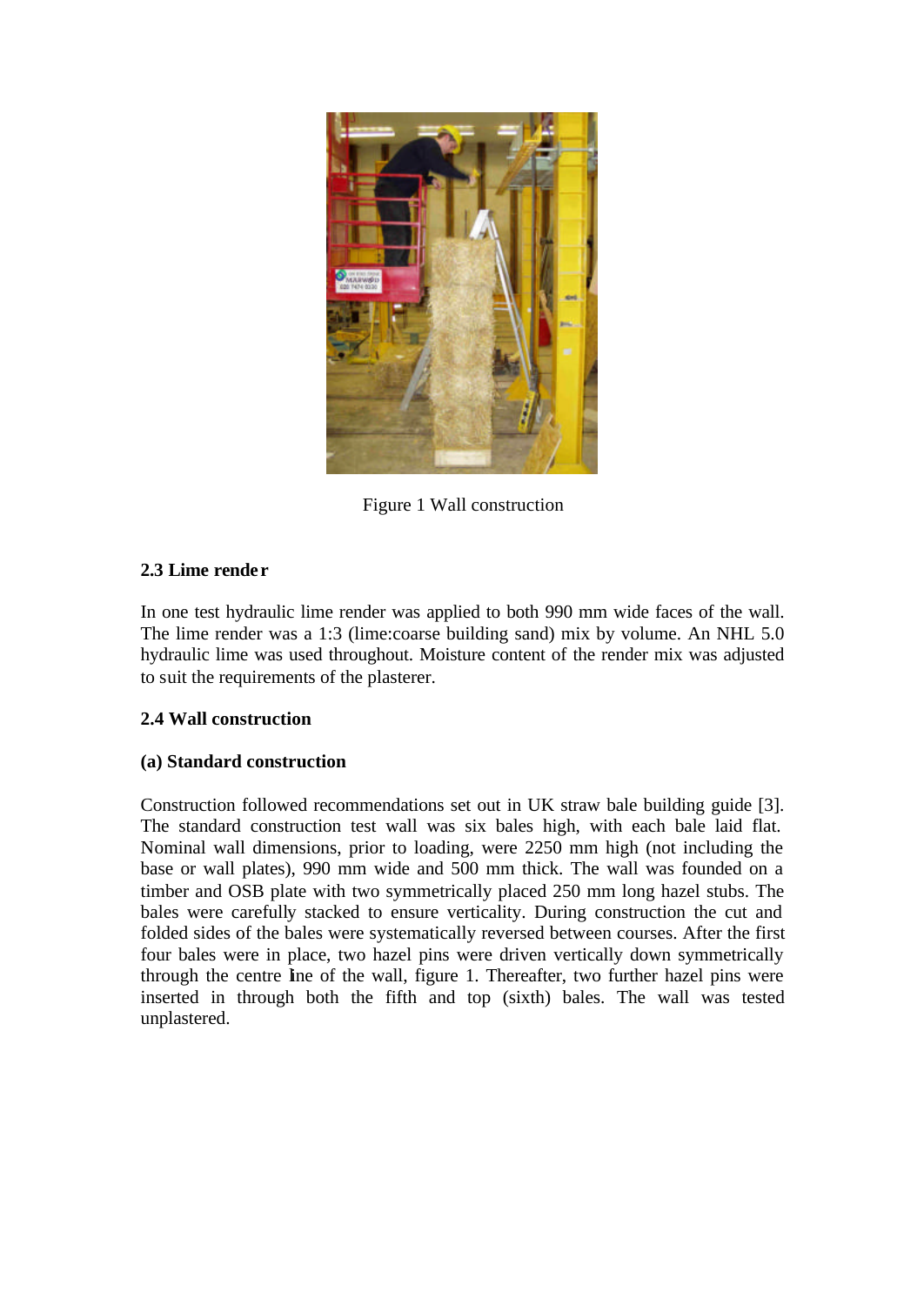### **(b) Creep test wall**

The wall was prepared for testing as described for the standard construction above, except the wall panel was pre-loaded in vertical compression under loading up to 840 kg  $(16.6 \text{ kN/m}^2)$  for a period of 74 days, to evaluate the extent and rate of settlement under load. Pre-loading is standard practice in loadbearing construction prior to the application of render coatings. The wall was tested unplastered.

## **(c) Half bales**

Straw bale walls are generally laid in stretcher (running) bond with vertical joints between adjacent courses broken by offsetting bales one half length. Though the test panels were only one bale length wide, the second, fourth and sixth course of the wall formed from two half bales to assess the influence of bonding on strength and stiffness. The half bales were formed by tying and splitting whole bales in accordance with the procedure outlined by Jones [3]. The wall was tested unplastered.

### **(d) No hazel pins**

As described above hazel pins are in general inserted during construction to improve wall stability. Building without hazel ties could significantly simplify the construction procedure if stability could be ensured in other ways, such as external pinning. Therefore, one panel test was undertaken to assess the influence of hazel pins on compressive performance. The wall was tested unplastered.

### **(e) Lime render**

The fifth panel was lime rendered, by an experienced lime plasterer, following compression settlement of 23 mm under a service vertical loading of 840 kg (stress 16.6 kN/m<sup>2</sup> ). Lime render was applied in two layers, one week apart. The wall was tested 29 days after receiving the top coat render. The 75 mm cube compressive strength of the lime render mix are summarised in table 1 below. The average dry density was 2000 kg/m<sup>3</sup>. Lime cubes were tested at the time of the wall test (29 and 36 days) and also after 90 days. The average render thickness was approximately 40 mm, varying between 20 and 60 mm.

| Render                       | Average cube         | Average cube moisture |
|------------------------------|----------------------|-----------------------|
|                              | compressive strength | content at testing    |
|                              | (N/mm <sup>2</sup> ) |                       |
| Under render coat at 36 days | 3.2                  | 4.4%                  |
| Under render coat at 90 days | 3.9                  | 1.1%                  |
| Top render coat at 29 days   | 2.6                  | 4.1%                  |
| Top render coat at 90 days   |                      | 1.1%                  |

|  |  |  | Table 1. Lime render details |  |
|--|--|--|------------------------------|--|
|--|--|--|------------------------------|--|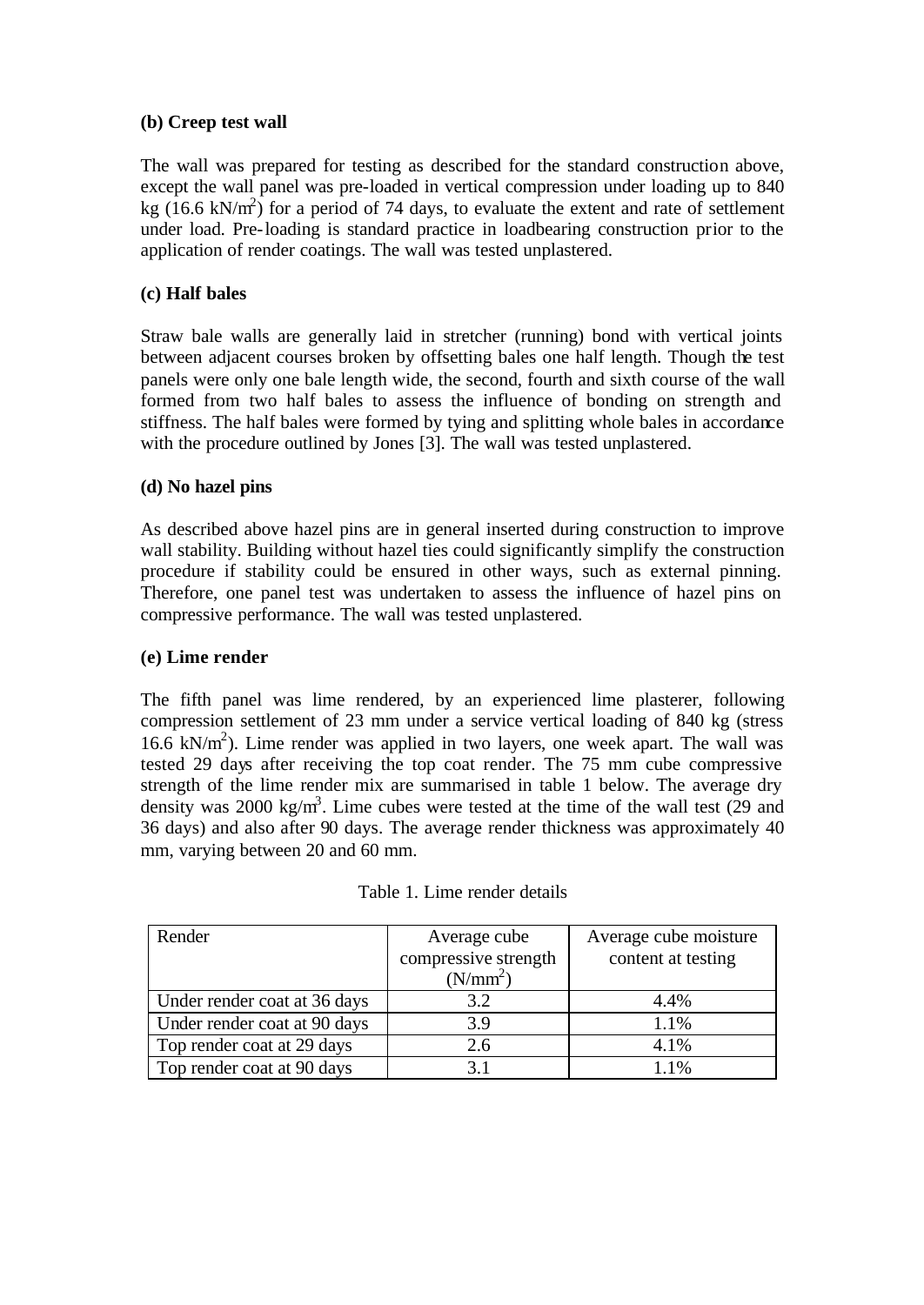## **3. Testing**

### **3.1 Creep tests**

In preparation for static testing to failure two of the test walls were subject to a dead loading of 16.6  $kN/m^2$ , figure 2. Vertical settlement of the panels was measured periodically for up to 74 days. Results of these settlement tests are reported below.



Figure 2 Settlement test set-up

### **3.2 Static load testing**

All five wall panels were subject to static loading in vertical compression. Concentric loading was applied incrementally through two five tonne hydraulic jacks to failure, figure 3. The applied load was recorded using five-tonne digital load cells. The load was transferred directly to the straw bales through the timber wall plate. Vertical displacement of the straw bales was recorded using two linear voltage displacement transducers (LVDTs), placed centrally across the width of the plate, figure 3. Lateral buckling displacements under loading were also recorded using either LVDTs or by direct taping measurement. The average incremental rate of loading to failure was between 0.30 and 0.73 kN/min. In between each increment lateral displacement was measured by taping and noting the general condition of the wall.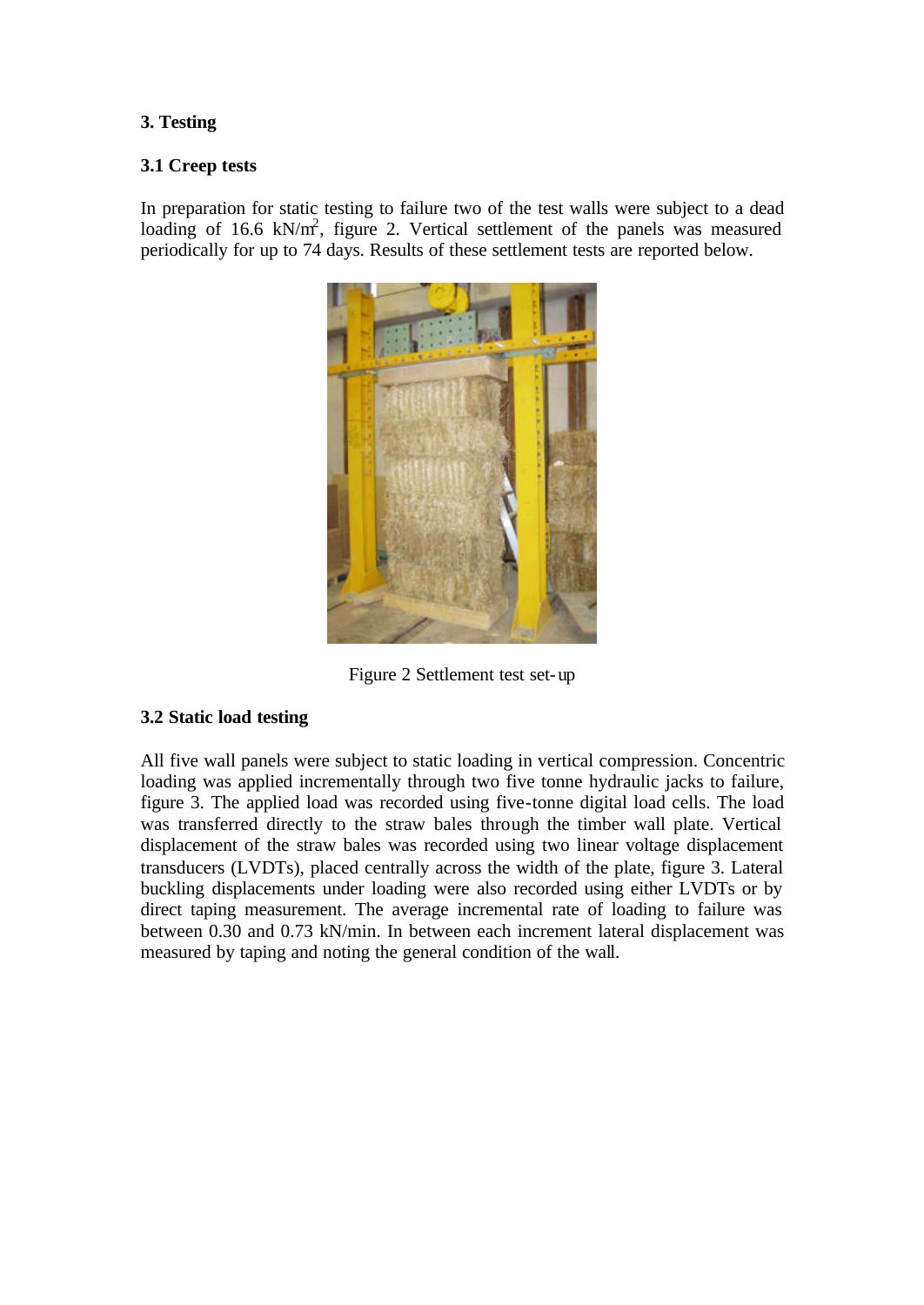

Figure 3 Static load test

# **4. Results & Discussion**

### **4.1 Creep tests**

The vertical deformation (settlement) response under applied load with time is presented in figure 4. In the first test the loading was increased in three stages. Initially a load of 330 kg was applied, followed by a further 300 kg after 13 days and a further 210 kg after 20 days. On application of each load there was an instantaneous deformation. During application of each load increment the instantaneous stiffness of the bale wall did not significantly vary  $(15 - 19 \text{ kN/mm})$ . Following each load increment settlement increased under constant loading, though the rate of settlement gain generally decreased with time. The greatest rate of settlement was recorded during the first two days after load application, thereafter slowing down to an average of between 0.2 and 0.9 mm/day. On removal of the load after 70 days there was an instant recovery of 22 mm, followed by further 10 mm over the following 4 days, by which time the test was terminated. The wall was subsequently tested under shortterm static loading to failure.

In the second test a total service loading of 840 kg was applied in one increment. The initial stiffness of the wall, 17 kN/mm, was similar to the first test wall response. As before the deformation increased with time. The greatest rate of creep deformation was also recorded during the first two days after loading and thereafter the rate of settlement was approximately 0.5 mm/day over the following three weeks. Settlement of the wall had not ceased after 23 days when the test was ended. The wall was subsequently strapped with polypropylene strapping, figure 3, and lime rendered before load testing to failure.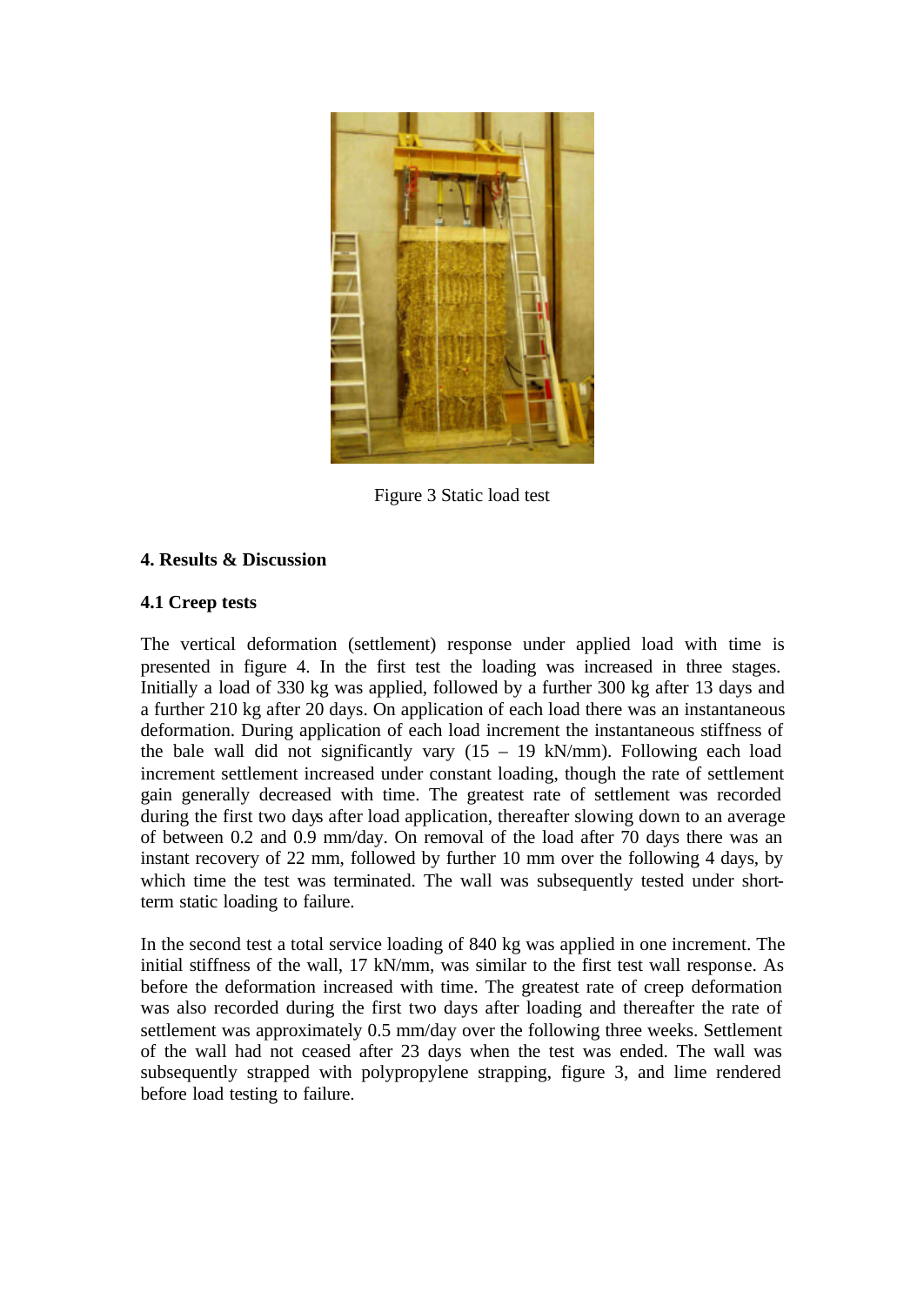

Figure 4 Load settlement tests

The deformations presented represent average settlement of the wall. For example, in the second wall the settlement was approximately 50% greater on one side arising from unequal deformation of the upper-most bale, most likely caused by inconsistent bale density. The recorded creep behaviour described above is also likely to have been influenced by variations in the temperature and humidity conditions in the laboratory: temperature varied between  $10^{\circ}$ C and  $23^{\circ}$ C during testing; relative humidity varied approximately between 30% and 70%.

### **4.2 Static load testing**

The short-term static load-deformation responses of the test walls are shown in figure 5. The initial wall stiffness, maximum applied loads and total settlements are summarised in table 2. Initial wall stiffness was recorded from the recorded total settlement under a 'service load' of 9.5 kN  $(19.2 \text{ kN/m}^2)$ . The load reduction recorded in some walls at each increment occurred during measurement of lateral displacement and inspection of the wall.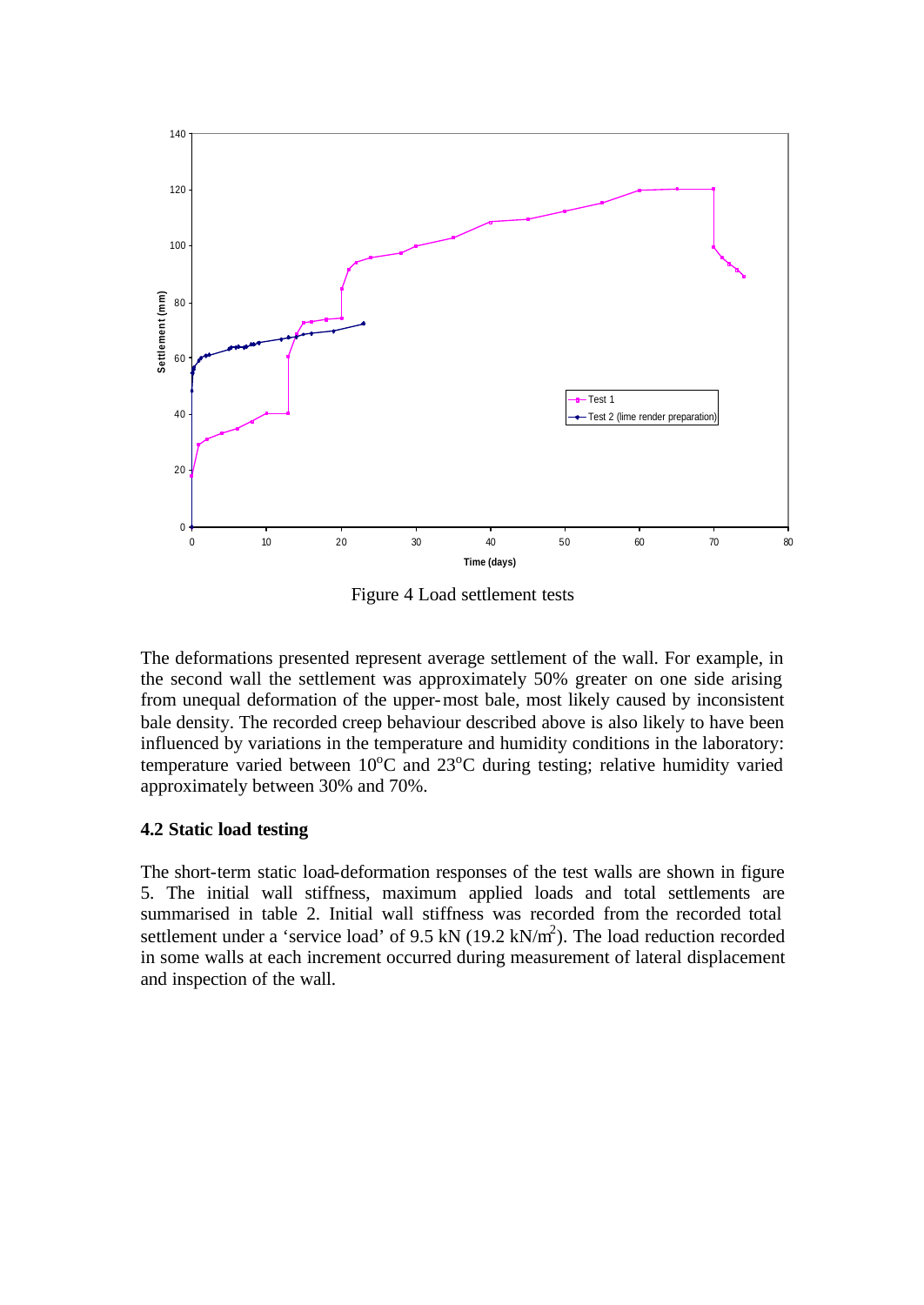

Figure 5 Static load tests

| Table 2. Static load test results |  |
|-----------------------------------|--|
|-----------------------------------|--|

| Wall                  | Initial wall | Maximum      | Settlement at |
|-----------------------|--------------|--------------|---------------|
|                       | stiffness    | applied load | maximum load  |
|                       | (kN/mm)      | (kN)         | (mm)          |
| Standard construction | 0.11         | 27.6         | 220           |
| Pre-compressed wall   | 0.22         | 19.2         | 120           |
| Half-bales            | 0.087        | 10.9         | 140           |
| No hazel spikes       | 0.077        | 11.7         | 165           |
| Lime rendered wall    | 5.62         | 41.1         | 55            |

All unplastered walls failed by overall buckling, figure 6, though variations in bale density, especially in the upper-most bale, led to significant unequal compression of the top plate in a number of tests, figure 7. Recorded deformations in figures 4 and 5 therefore represent averaged values. In general, the stiffness decreased as their maximum load was approached and the walls buckled in compression.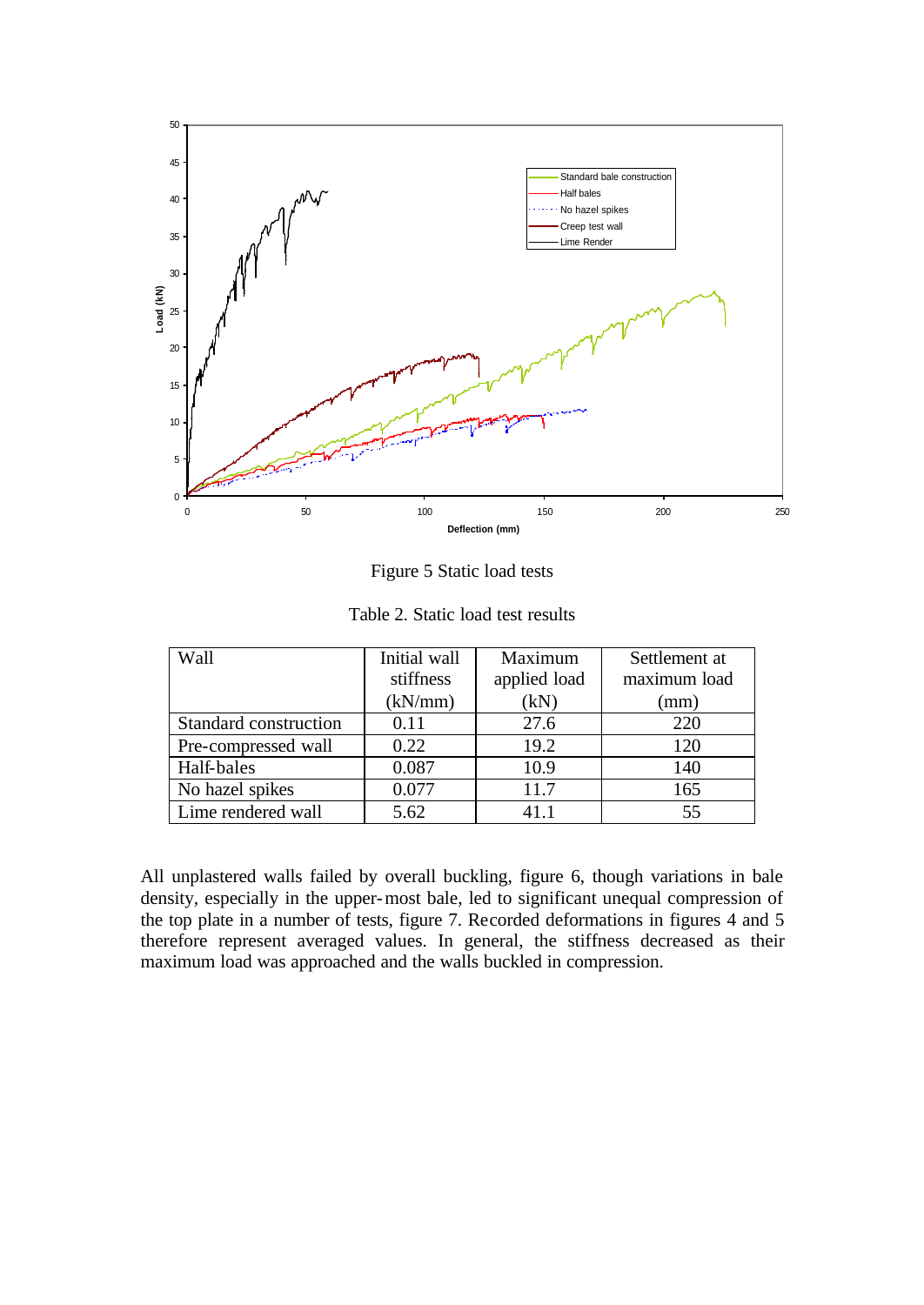

Figure 6 Buckling failure



Figure 7 Rotation of wall plate

The standard bale construction wall settled under increasing load with little change in stiffness until a maximum load of 27.6 kN was reached. As expected the initially precompressed wall exhibited increased stiffness compared to the standard construction, table 2, though the maximum load was reduced although higher than both the halfbale and no hazel wall tests.

The wall built with half bales showed a significant reduction in maximum load and initial stiffness. The half bales were not as dense as the original bales and the inclusion of vertical joints in alternative courses was also expected to impair stiffness and strength. Removal of hazel spikes from wall construction had a significant impact on both wall stiffness and load capacity, table 2. Hazel spikes contribute to wall resistance mainly through frictional resistance passing through the bales, as evident by the difficulty in driving them during construction, figure 1.

Lime rendering of the wall had greatest impact on strength and stiffness. Initial stiffness was increased by over 50 times and the maximum applied load by nearly 50%. Stiffness of the wall under load decreased noticeably at around 15 kN as the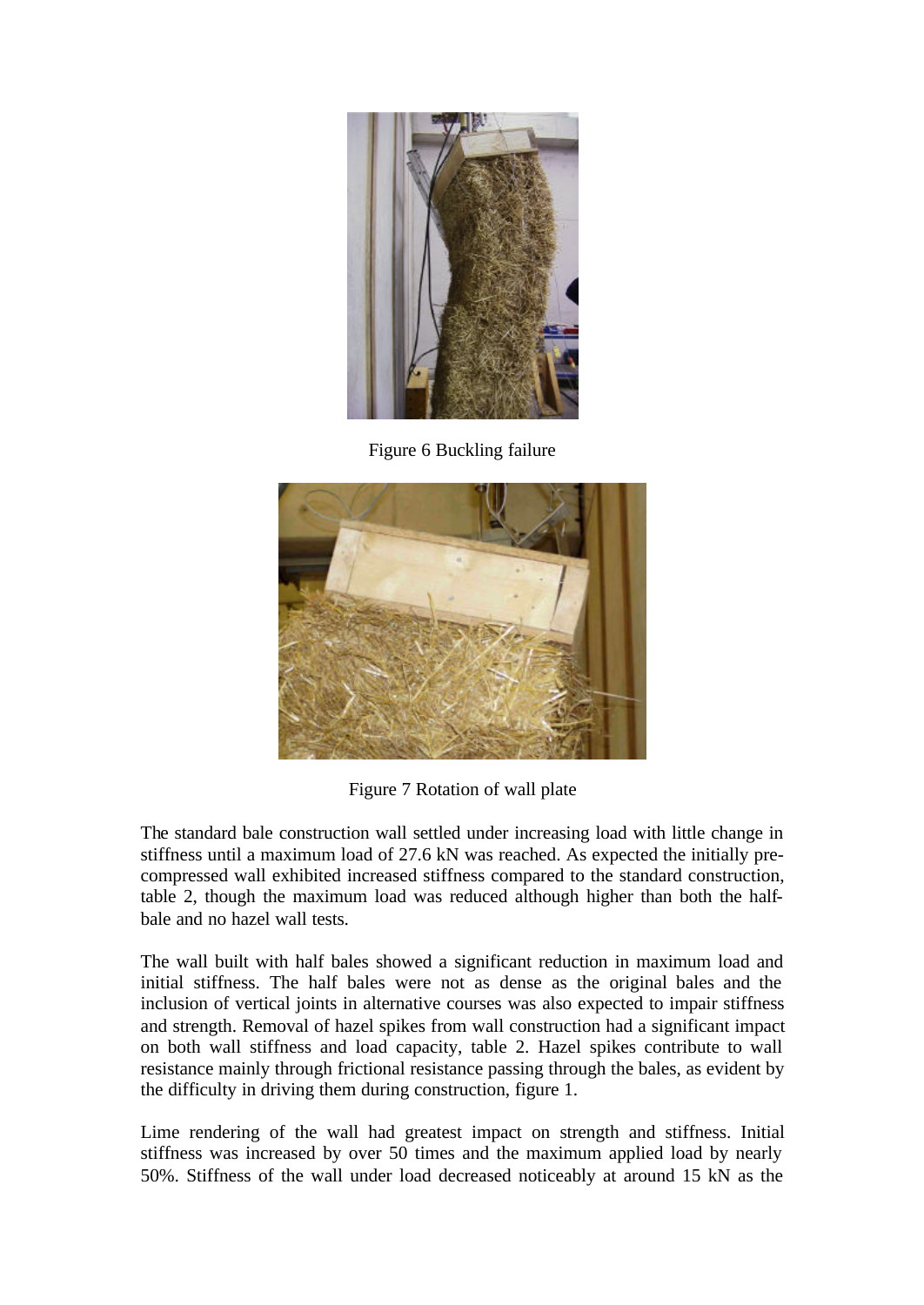lime render cracked. The wall failed as a result of the lime render separating from the straw on one side beneath the top plate. Though the lime render was applied to the straw bales outside the full width of the top bearing plate, a slight bearing of the top plate onto the edge of the render of one side resulted in unequal settlement of the top plate, figure 8, contributing to the observed failure mode. Other failure modes reported for rendered walls include overall buckling of the wall, local buckling of the plaster, and bearing failure of the plaster [2].



Figure 8 Lime rendered wall failure

The addition of render or plaster coats to straw bale changes mechanical behaviour. The much stiffer and stronger render outer coats attract a much greater proportion of the vertical loading, resulting in a more complex composite sandwich form of construction, as proposed by King [1]. The importance of render coats to the strength and stiffness of straw bale walls has significant consequences for the construction sequence and maintenance (repair or replacement) of render coats.

The maximum loads and initial stiffness of the walls are comparable with previously reported experimental values [1,2]. The maximum loads for unplastered straw bale walls has been reported at between 4.2 and 19.2 kN/m, depending on bale type, orientation (laid flat or on edge) and the use of internal reinforcing bars. Reported displacements at a maximum load of unplastered walls similarly vary between 72 and 198 mm. The maximum reported loads for plastered bale walls, of comparable construction, vary between 21 and 66 kN/m.

A maximum permissible service load of approximately 19 kN/ $m^2$  (9.6 kN) is often used in straw bale wall design. The maximum applied load of the lime rendered wall was over four times greater. However, the maximum load of one unplastered wall was only 13% higher, though the standard bale wall achieved a maximum loading nearly three times higher.